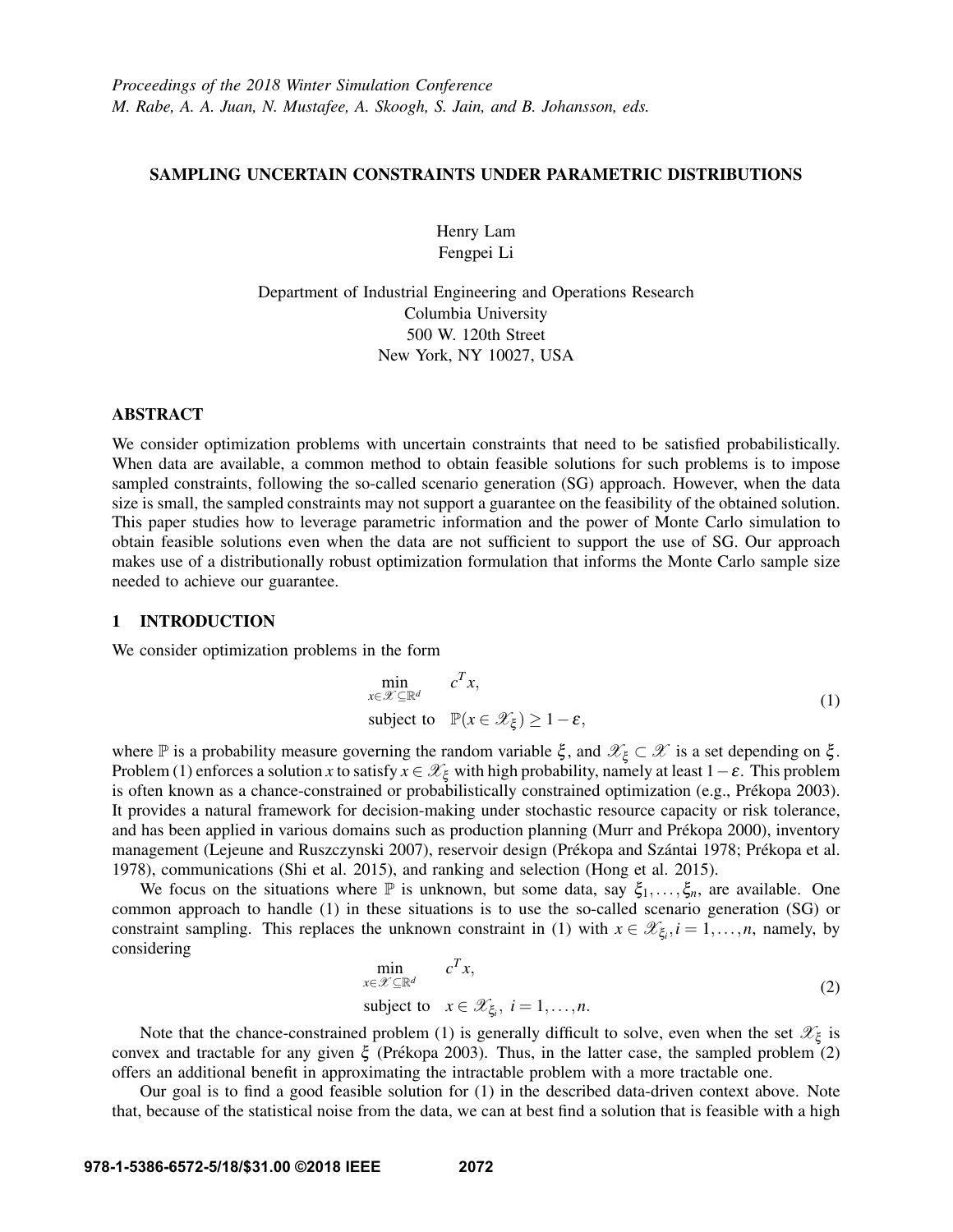confidence. Define  $V(x, \mathbb{P}) = \mathbb{P}(x \notin \mathcal{X}_{\xi})$  to be the violation probability of a solution *x* for the condition  $x \in \mathcal{X}_{\xi}$  under probability measure  $\mathbb{P}$ . For any  $\hat{x}$  that is obtained from finite data, we want to make sure that

$$
\mathbb{P}_{data}(V(\hat{x}, \mathbb{P}) \le \varepsilon) \ge 1 - \alpha, \tag{3}
$$

for a given confidence level  $1-\alpha$  (e.g.,  $\alpha = 5\%$ ), where  $\mathbb{P}_{data}$  denotes the measure generating the data  $\xi_i, i = 1, \ldots, n$  (and hence  $\hat{x}$ ).

As  $n \to \infty$ , one would expect that the space of  $\xi$  is sufficiently populated by the sample and  $V(\hat{x}, \mathbb{P}) \to 0$ . The question is then how many observations are enough to see this behavior. The seminal work of Campi and Garatti (2008) shows a tight bound on the number of observations, or sampled constraints, needed to guarantee (3), for given values of  $\varepsilon$  and  $\alpha$ . In particular, define  $\gamma(N, \varepsilon, d) = \sum_{i=0}^{d-1} {N \choose i}$  $\int_i^{\mathsf{V}} \left( \mathsf{E}^{i} (1-\varepsilon)^{N-i} \right)$ for positive integers  $N \ge d \ge 1$  and  $0 < \varepsilon < 1$ . Under the convexity of  $\mathcal{X}_{\xi}$  and some additional mild assumptions, Campi and Garatti (2008) proves that an optimal solution obtained from solving (2) satisfies

$$
\mathbb{P}_{data}(V(\hat{x}, \mathbb{P}) > \varepsilon) \le \gamma(n, \varepsilon, d). \tag{4}
$$

Thus, if we can find *n* such that  $\gamma(n, \varepsilon, d) \leq \alpha$ , then we achieve (3).

In this paper, we focus on the small-sample situation, so that our data size *n* is not enough to support  $\gamma(n, \varepsilon, d) \leq \alpha$ . Note that, in using this result from Campi and Garatti (2008), *n* can be seen to be linear in the decision dimension *d*, and so for high-dimensional problems this small-sample situation can happen frequently. This dimensional dependence also appears in other sample size bounds (e.g., De Farias and Van Roy 2004; Luedtke and Ahmed 2008). To overcome this challenge, several recent methods have been suggested, such as the use of support rank and solution-dependent support constraints (Schildbach et al. 2013; Campi and Garatti 2018), regularization (Campi and Care 2013), and sequential approaches (Care` et al. 2014; Calafiore et al. 2011; Chamanbaz et al. 2016; Calafiore 2017). They aim to alleviate the dependence on *d*, and thus substantially extend the scope of applicability of SG.

Our main contribution in this paper is to study a different path in obtaining guarantee (3) in small-sample situation, in the settings where  $\mathbb P$  is assumed a parametric structure. The unknown and estimable quantity is the set of parameters in  $\mathbb P$ . We also assume that one can simulate from the parametric model  $\mathbb P$  using Monte Carlo (an assumption applied for all common parametric models). We will see how such a capability, which can be viewed as a way of generating additional synthetic data, can be combined with the relation (4) to obtain a scheme applicable when *n* does not support using (4) directly. Unlike some other techniques that reduce the data size needed for SG, our procedure resembles closely the standard SG (2). The differences are in the algorithmic parameters and the distribution we sample from in the Monte Carlo scheme.

Our derivation relies on casting the uncertain-parameter problem as a distributionally robust optimization (DRO) (Delage and Ye 2010; Wiesemann et al. 2014). This approach considers the worst-case situation among all parameters that lie in a so-called uncertainty set or ambiguity set. In the chance constraint framework, this entails replacing the chance constraint with unknown distribution with a worst-case chance constraint within the uncertainty set (Hanasusanto et al. 2015; Zymler et al. 2013; Hanasusanto et al. 2017; Li et al. ; Jiang and Guan 2016; Zhang et al. 2016). The DRO approach has been used in stochastic simulation, bearing names such as the robust Monte Carlo (Hu et al. 2012; Glasserman and Xu 2014; Lam 2016; Hu and Hong 2015; Lam 2018; Ghosh and Lam 2018). Our procedure will rely on a suitable DRO formulation using statistical distances (Petersen et al. 2000; Ben-Tal and Nemirovski 2000; Lim et al. 2006; Love and Bayraksan 2015), and the particular SG we use has a similar favor as the robust Monte Carlo considered in Hu et al. (2012) and Glasserman and Xu (2014), as we also utilize a changeof-measure argument in arriving at our scheme. Lastly, Erdoğan and Iyengar (2006) considers an SG for robust chance-constrained problems that is related to our proposal. Erdoğan and Iyengar (2006) considers uncertainty set based on the Prohorov distance and derives bounds for the required sample size. On the other hand, our approach uses the class of  $\phi$ - or *f*-divergences, which is readily estimatable especially in the parametric setting. Moreover, our focus is on utilizing the convexity-based sample size estimate in Campi and Garatti (2008), in contrast to the Vapnik-Chervonenkis dimension used in Erdogan and Iyengar ˘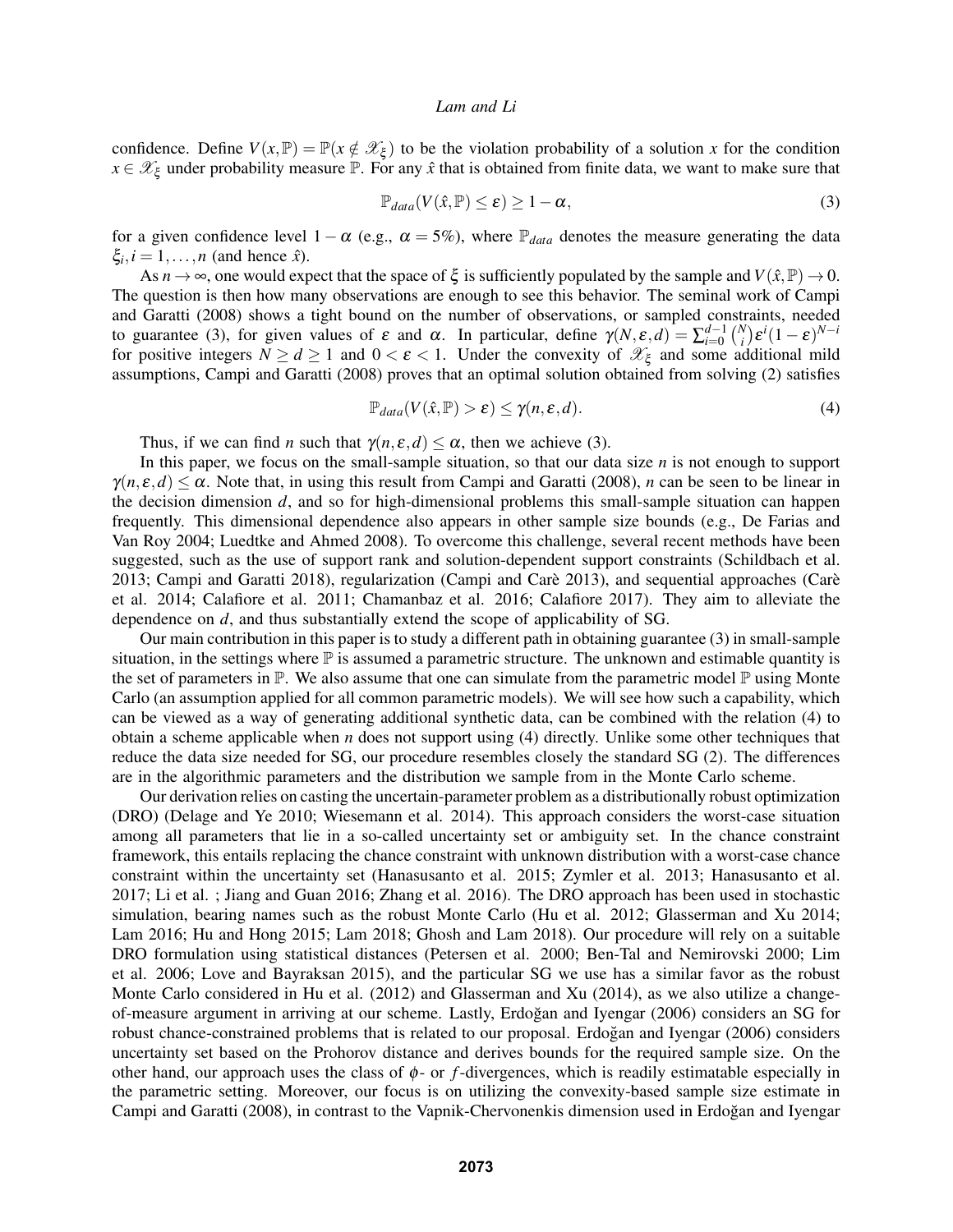(2006). We will study the required Monte Carlo size in relation to the data size, and the choice of the Monte Carlo distribution, which are quite different from Erdoğan and Iyengar (2006).

#### 2 OUTLINE OF THE METHOD

Recall that we are interested in finding a solution  $\hat{x}$  such that (3) holds, in the case that  $\mathbb P$  is observable only through data. Suppose that  $\mathbb{P} \in \mathscr{P}$ , the class of all possible probability distributions for  $\xi$  (which we shall exemplify later). Suppose that given our data, we can find an uncertainty set  $\mathscr{U}_{data} \in \mathscr{P}$  such that

$$
\mathbb{P}_{data}(\mathbb{P} \in \mathscr{U}_{data}) \ge 1 - \alpha. \tag{5}
$$

We then proceed to consider a distributionally robust chance-constrained problem

$$
\min_{x \in \mathcal{X} \subseteq \mathbb{R}^d} c^T x,
$$
\n
$$
\text{subject to} \quad \inf_{\mathbb{Q} \in \mathcal{U}_{data}} \mathbb{Q}(x \in \mathcal{X}_{\xi}) \ge 1 - \varepsilon,
$$
\n
$$
(6)
$$

where  $\mathbb Q$  is the probability measure for  $\xi$ . If we can find a solution  $\hat x$  feasible for (6), then this  $\hat x$  is also feasible for (1) with confidence at least  $1-\alpha$ . This is because if  $\mathbb{P} \in \mathcal{U}_{data}$ , then for any *x* feasible for (6),  $\mathbb{P}(x \in \mathscr{X}_{\xi}) \ge \inf_{\mathbb{Q} \in \mathscr{U}_{data}} \mathbb{Q}(x \in \mathscr{X}_{\xi}) \ge 1 - \varepsilon$ , and therefore  $\mathbb{P}_{data}(V(\hat{x}, \mathbb{P}) \le \varepsilon) \ge \mathbb{P}_{data}(\mathbb{P} \in \mathscr{U}_{data}) \ge 1 - \alpha$ .

We now consider a Monte Carlo scheme from some "baseline" distribution  $\mathbb{P}_0$  (which can depend on the data), to obtain a solution that is feasible for (6) with a confidence of, say,  $1-\beta$ . This is achievable by using a certain Monte Carlo size *N*. To obtain this number, we find a bound on sup  $V(\hat{x}(\mathbb{P}_0),\mathbb{Q})$ , where  $\mathbb{Q} \in \mathcal{U}_{data}$ 

 $\hat{x}(\mathbb{P}_0)$  is obtained from solving (2) using  $\xi_i$ 's generated from  $\mathbb{P}_0$ . Call this bound  $\hat{M}(\mathbb{P}_0, \mathcal{U}_{data}, V(\hat{x}(\mathbb{P}_0), \mathbb{P}_0)).$ In other words, it satisfies

$$
\sup_{\mathbb{Q}\in\mathscr{U}_{data}} V(\hat{x}(\mathbb{P}_0), \mathbb{Q}) \le M(\mathbb{P}_0, \mathscr{U}_{data}, V(\hat{x}(\mathbb{P}_0), \mathbb{P}_0)).
$$
\n(7)

Moreover, suppose we also have that  $M(\mathbb{P}_0, \mathcal{U}_{data}, v)$  is non-decreasing in  $v > 0$ . We then find a  $\delta > 0$ such that

$$
M(\mathbb{P}_0, \mathcal{U}_{data}, \delta) \le \varepsilon. \tag{8}
$$

Then, by using the result in Campi and Garatti (2008) discussed in the introduction, we know that  $\mathbb{P}_{MC,0}(V(\hat{x}(\mathbb{P}_0),\mathbb{P}_0) > \delta) \leq \gamma(N,\delta,d)$  where  $\mathbb{P}_{MC,0}$  is the measure generating *N* Monte Carlo samples from  $\mathbb{P}_0$  to obtain  $\hat{x}(\mathbb{P}_0)$ , which holds independent of the choice of  $\mathbb{P}_0$ . We find *N* such that

$$
\gamma(N,\delta,d) \le \beta. \tag{9}
$$

This choice of N then gives us, with confidence  $1-\beta$ , that  $V(\hat{x}(\mathbb{P}_0), \mathbb{P}_0) \leq \delta$  and hence sup  $V(\hat{x}(\mathbb{P}_0), \mathbb{Q}) \leq \delta$  $\mathbb{Q} \in \bar{\mathscr{U}}_{data}$ 

 $\varepsilon$  by (7), (8) and the monotonicity of *M*. This in turn leads to the conclusion that  $\hat{x}(\mathbb{P}_0)$  is feasible for (6) with confidence at least  $1-\beta$ .

Thus, overall, if we choose  $\mathcal{U}_{data}$  to satisfy (5) and *N* to satisfy (8) and (9), our obtained solution  $\hat{x}(\mathbb{P}_0)$ is feasible for (1) with confidence at least  $1-\alpha-\beta$ . Note that our argument relies crucially on generating a bound M that translates the ambiguous violation probability sup  $V(\hat{x}(\mathbb{P}_0),\mathbb{Q})$  into a quantity depending Q∈U*data*

instead on the baseline violation probability  $V(\hat{x}(\mathbb{P}_0), \mathbb{P}_0)$ . Next section will address how to do so.

#### 2.1 Bounding Ambiguous Violation Probability

We study the bound  $M(\mathbb{P}_0, \mathcal{U}_{data}, V(\hat{x}(\mathbb{P}_0), \mathbb{P}_0))$ . In fact, we will consider a more general result. Consider any measurable set  $\mathscr{A} \subset \mathscr{Y}$  and set  $\mathscr{U} \subset \mathscr{P}$ . We will find an *M* such that

$$
\sup_{\mathbb{Q}\in\mathscr{U}}\mathbb{Q}(\xi\in\mathscr{A})\leq M(\mathbb{P}_0,\mathscr{U},\mathbb{P}_0(\xi\in\mathscr{A})).
$$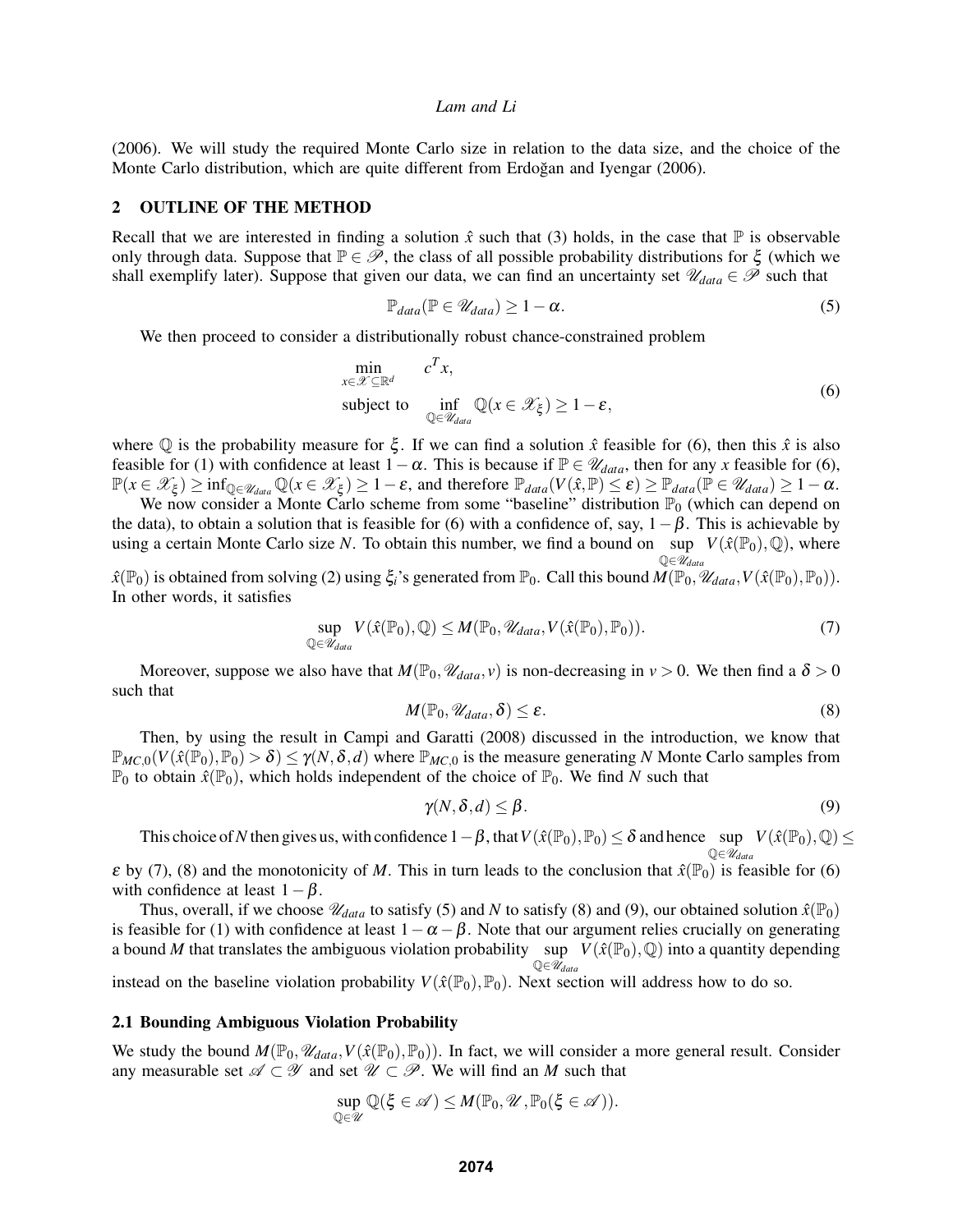For two probability measures  $\mathbb{P}_1$  and  $\mathbb{P}_2$  that are both dominated by a common measure v on  $\mathscr{Y}$ , with Radon-Nikodym derivatives  $\frac{d\mathbb{P}_1}{dv}$  and  $\frac{d\mathbb{P}_2}{dv}$  respectively, we define the  $\chi^2$ -distance between  $\mathbb{P}_1$  and  $\mathbb{P}_2$  as

$$
\chi^2(\mathbb{P}_1, \mathbb{P}_2) = \int_{\mathscr{Y}} \frac{(\frac{d\mathbb{P}_2}{dv} - \frac{d\mathbb{P}_1}{dv})^2}{\frac{d\mathbb{P}_1}{dv}} \nu(dy) = \int_{\mathscr{Y}} (\frac{d\mathbb{P}_2}{dv} - \frac{d\mathbb{P}_1}{dv} - 1)^2 \frac{d\mathbb{P}_1}{dv} \nu(dy).
$$

When  $\mathbb{P}_2$  is absolutely continuous with respect to  $\mathbb{P}_1$ , we have in particular

$$
\chi^2(\mathbb{P}_1, \mathbb{P}_2) = \int_{\mathscr{Y}} \left(\frac{d\mathbb{P}_2}{d\mathbb{P}_1} - 1\right)^2 \mathbb{P}_1(dy) = \int_{\mathscr{Y}} \frac{d\mathbb{P}_2}{d\mathbb{P}_1} \mathbb{P}_2(dy) - 1.
$$

Suppose that  $\mathbb Q$  is absolutely continuous with respect to  $\mathbb P_0$ . We have

$$
\sup_{\mathbb{Q}\in\mathcal{U}}\mathbb{Q}(\xi \in \mathscr{A}) = \mathbb{P}_0(\xi \in \mathscr{A}) + \left(\sup_{\mathbb{Q}\in\mathcal{U}}\mathbb{Q}(\xi \in \mathscr{A}) - \mathbb{P}_0(\xi \in \mathscr{A})\right)
$$
  
\n
$$
= \mathbb{P}_0(\xi \in \mathscr{A}) + \sup_{\mathbb{Q}\in\mathscr{U}}\int \mathbf{1}\{y \in \mathscr{A}\}\mathbb{Q}(dy) - \int \mathbf{1}\{y \in \mathscr{A}\}\mathbb{P}_0(dy)
$$
  
\n
$$
= \mathbb{P}_0(\xi \in \mathscr{A}) + \sup_{\mathbb{Q}\in\mathscr{U}}\int \mathbf{1}\{y \in \mathscr{A}\}\left(\frac{d\mathbb{Q}}{d\mathbb{P}_0} - 1\right)\mathbb{P}_0(dy)
$$
  
\n
$$
\leq \mathbb{P}_0(\xi \in \mathscr{A}) + \sup_{\mathbb{Q}\in\mathscr{U}}\left(\int_{\mathscr{Y}}\mathbf{1}\{y \in \mathscr{A}\}\mathbb{P}_0(dy)\right)^{1/2}\left(\int_{\mathscr{Y}}\left(\frac{d\mathbb{Q}}{d\mathbb{P}_0} - 1\right)^2\mathbb{P}_0(dy)\right)^{1/2}
$$
  
\n
$$
= \mathbb{P}_0(\xi \in \mathscr{A}) + \mathbb{P}_0(\xi \in \mathscr{A})^{1/2} \cdot \left(\sup_{\mathbb{Q}\in\mathscr{U}}\chi^2(\mathbb{P}_0, \mathbb{Q})\right)^{1/2}, \tag{10}
$$

where the inequality follows from the Cauchy-Schwarz inequality. Note that the bound (10) holds if  $\mathscr A$ and  $\mathcal U$  are random sets, potentially dependent on each others, but independent from  $\xi$  generated from  $\mathbb Q$ or  $\mathbb{P}_0$  above. Thus, by plugging in  $\hat{x}(\mathbb{P}_0) \notin \mathcal{X}_{\xi}$  as  $\xi \in \mathcal{A}$  and  $\mathcal{U}_{data}$  as  $\mathcal{U}$ , we have

$$
\sup_{\mathbb{Q}\in\mathscr{U}_{data}}V(\hat{x}(\mathbb{P}_0),\mathbb{Q})\leq V(\hat{x}(\mathbb{P}_0),\mathbb{P}_0)+V(\hat{x}(\mathbb{P}_0),\mathbb{P}_0)^{1/2}\cdot(\sup_{\mathbb{Q}\in\mathscr{U}_{data}}\chi^2(\mathbb{P}_0,\mathbb{Q}))^{1/2}.
$$

Thus, we have identified

$$
M(\mathbb{P}_0, \mathcal{U}_{data}, \nu) = \nu + \nu^{1/2} \cdot (\sup_{\mathbb{Q} \in \mathcal{U}_{data}} \chi^2(\mathbb{P}_0, \mathbb{Q}))^{1/2}, \tag{11}
$$

which is non-decreasing in *v*.

#### 2.2 Choices of Baseline and Uncertainty Set

Our next step as outlined in the beginning of Section 2 is to find  $\delta$  such that  $M(\mathbb{P}_0, \mathcal{U}_{data}, \delta) \leq \varepsilon$ , and moreover a  $\mathcal{U}_{data}$  that satisfies (5). For these, we now make an assumption that  $\mathbb{P}$ , the true distribution of ξ, is known to lie in a parametric family  $\mathscr{P} = {\mathbb{P}_\theta}_{\theta \in \Theta \subset \mathbb{R}^p}$  indexed by  $\theta$ , which has dimension *p*.

We make a convenient choice for  $\mathbb{P}_0$  and  $\mathcal{U}_{data}$ . Namely, we choose  $\mathbb{P}_0$  to be  $\mathbb{P}_{\hat{\theta}}$ , where  $\hat{\theta}$  is the maximum likelihood estimator for  $\theta$  from the data  $\xi_i$ ,  $i = 1, \ldots, n$ . Then we set

$$
\mathscr{U}_{data} = \left\{ \mathbb{Q} \in \mathscr{P} : \chi^2(\mathbb{P}_{\hat{\theta}}, \mathbb{Q}) \le \frac{\chi^2_{1-\alpha, p}}{n} \right\},\tag{12}
$$

where  $\chi^2_{1-\alpha,p}$  is the 1 -  $\alpha$ -quantile of the  $\chi^2$ -distribution with degree of freedom *p*. By divergence-based inference (e.g., Pardo 2005), we have that (12) satisfies

$$
\lim_{n\to\infty}\mathbb{P}_{data}(\mathbb{P}\in\mathscr{U}_{data})=1-\alpha.
$$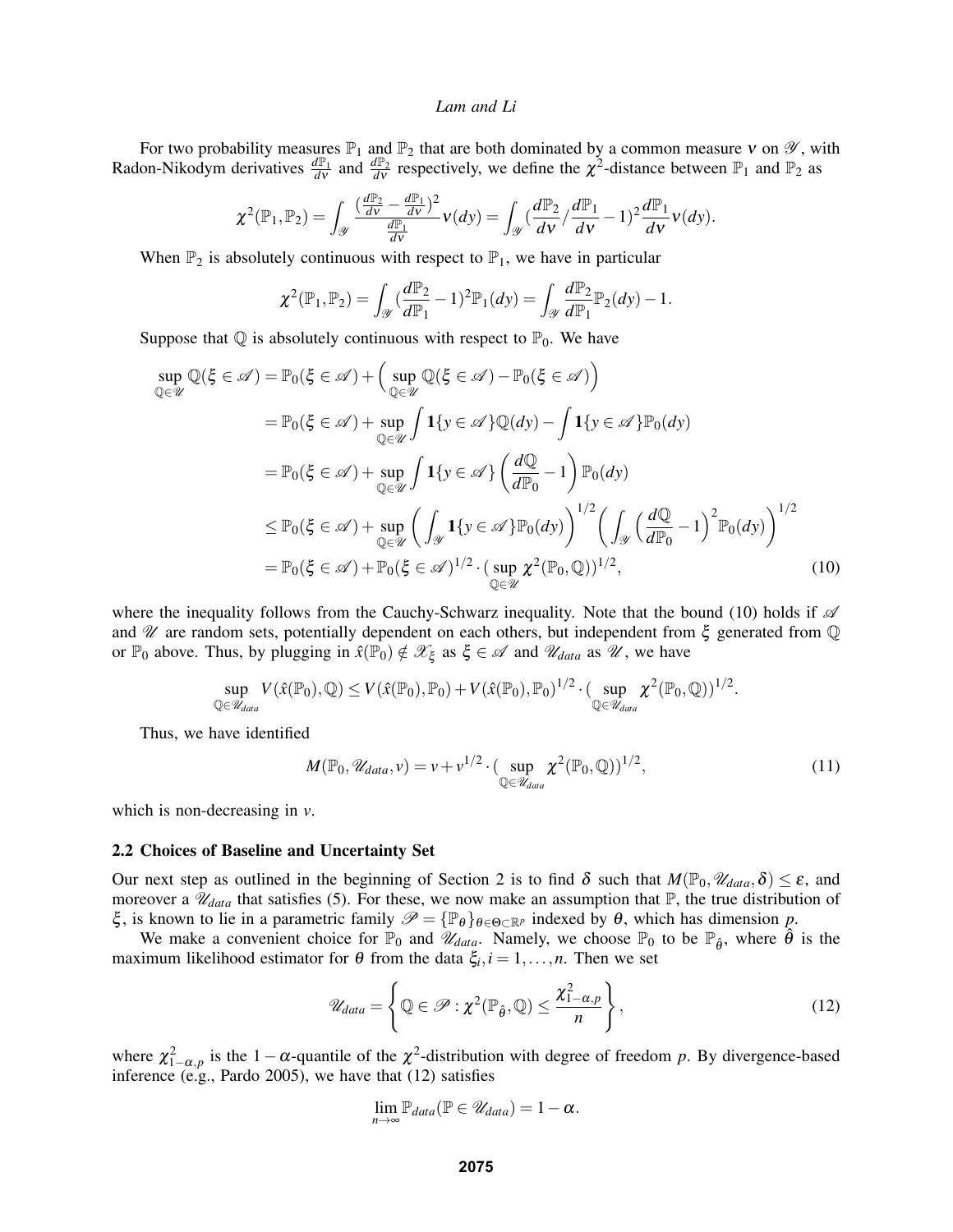Moreover, (11) becomes

$$
v + v^{1/2} \left(\frac{\chi^2_{1-\alpha,p}}{n}\right)^{1/2}.
$$

Thus, we choose  $\delta$  such that  $\delta + \delta^{1/2} \left( \frac{\chi^2_{1-\alpha,p}}{n} \right)$  $\setminus$ <sup>1/2</sup>  $\leq \varepsilon$ , or equivalently

$$
\delta = \varepsilon + \frac{\chi^2_{1-\alpha,p}}{2n} - \sqrt{\varepsilon \cdot \frac{\chi^2_{1-\alpha,p}}{n} + \frac{\left(\chi^2_{1-\alpha,p}\right)^2}{4n^2}},\tag{13}
$$

and the Monte Carlo size *N* such that  $\gamma(N,\delta,d) \leq \beta$ . Using this *N* number of samples generated from  $\mathbb{P}_{\hat{\theta}}$  to construct (2) then guarantees that the obtained solution  $\hat{x}(\mathbb{P}_{\hat{\theta}})$  is feasible for (1) with a confidence  $1-\alpha-\beta+o(1)$  as  $n\to\infty$ . We note that formula (13) appears in a related context in Proposition 2 in Tseng et al. (2016), but here we are motivated by the use of SG in very limited data situations and investigate the joint construction of the uncertainty set and SG with overall statistical guarantees, which is different from the work of Tseng et al. (2016).

Note that the  $\chi^2$ -distance we used above is one of many distances between probability distributions that can be categorized under the framework of φ- or *f*-divergences (Vajda 1972). There are reasons to believe that  $\chi^2$  is close to the best under our discussed framework. First is that absolute continuity between the true distribution  $\mathbb P$  and the baseline distribution  $\mathbb P_0$  to generate Monte Carlo samples is critical for our approach. Suppose they are not absolutely continuous. One could attempt to form an uncertainty set  $\mathcal{U}_{data}$  that contains both  $\mathbb P$  and  $\mathbb P_0$  with high probability (this can be done using, e.g., Wasserstein distance; Esfahani and Kuhn 2015; Blanchet and Kang 2016; Gao and Kleywegt 2016). However, the difference sup  $\mathbb{Q}(\xi \in \mathscr{A}) - \mathbb{P}_0(\xi \in \mathscr{A})$  becomes more difficult to control as it can depend intricately on the set Q∈U*data*

 $\mathscr A$ . On the other hand, one can instead use  $\mathscr U_{data}$  that contains distributions absolutely continuous with respect to P or vice versa. But if  $\mathbb{P}_0$  lies outside this set, the difference sup  $\mathbb{Q}(\xi \in \mathscr{A}) - \mathbb{P}_0(\xi \in \mathscr{A})$  is  $\mathbb{Q} \in \mathcal{U}_{data}$ 

again hard to control. Therefore, to apply our framework, choosing a set  $\mathcal{U}_{data}$  that contains distributions absolutely continuous with respect to  $\mathbb{P}_0$  and also contains  $\mathbb P$  facilitates the error control tremendously.

Next, many other  $\phi$ -divergences can work under our framework, since one can find  $\mathcal{U}_{data}$  in much the same way using general divergence-based inference tools. This comes from the fact that these divergences between two distributions indexed by  $\theta_1$  and  $\theta_2$  have the same expansion up to the second order (Nielsen and Nock 2014). Then, as long as we can bound the difference sup  $\mathbb{Q}(\xi \in \mathcal{A}) - \mathbb{P}_0(\xi \in \mathcal{A})$ , the same Q∈U*data*

argument to look for a suitable *N* will apply. However, it appears that  $\chi^2$ -distance can perform better than other common candidates, including the Kullback-Leibler (KL) divergence, precisely because of this difference bound. In the KL case, Pinkser's inequality gives rise to an analog of (10) as

$$
\sup_{\mathbb{Q}\in\mathscr{U}_{data}}\mathbb{Q}(\xi\in\mathscr{A})\leq \mathbb{P}_0(\xi\in\mathscr{A})+0.5^{1/2}(\sup_{\mathbb{Q}\in\mathscr{U}_{data}}KL(\mathbb{P}_0,\mathbb{Q}))^{1/2}.
$$

where  $KL(\mathbb{P}_0, \mathbb{Q})$  denotes the KL divergence between  $\mathbb{P}_0$  and  $\mathbb{Q}$ , which, using our machinery described above, is not as tight as using (10) when the ultimate value of  $\delta$  is less than 0.5.

Lastly, note that we have constructed  $\mathcal{U}_{data}$  that satisfies (5) asymptotically. To provide finite-sample bound, we can use concentration inequalities regarding the MLE estimators (see Korostelev and Korosteleva 2011). Though we do not go into the details here, we note that our previous discussion is exact for Gaussian distributions with unknown means.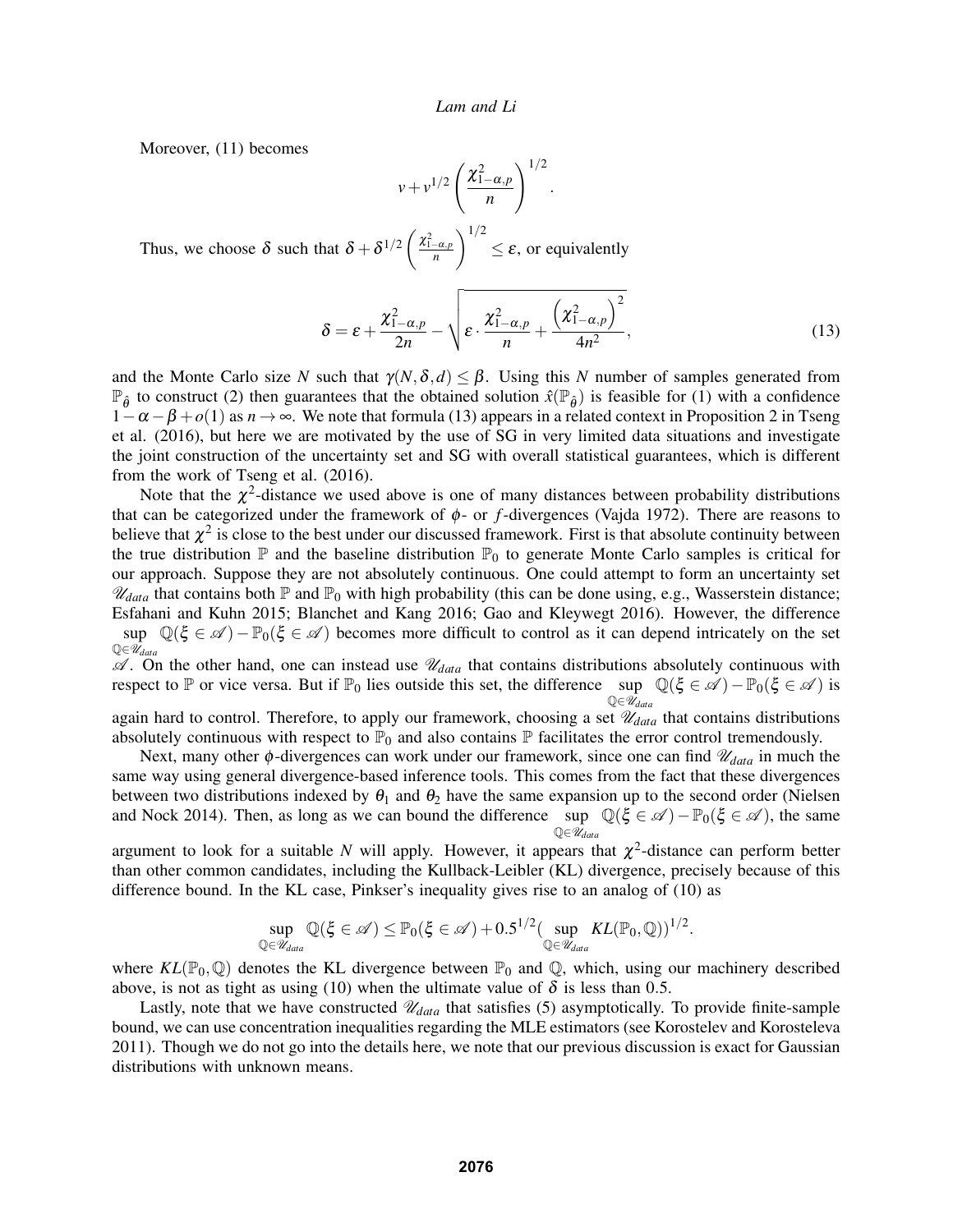#### 3 GENERALIZATIONS AND MIXTURE BASELINE DISTRIBUTIONS

Note that an important element to determine the sample size requirement of our scheme is the quantity sup  $\chi^2(\mathbb{P}_0,\mathbb{Q})$  in (11). We have chosen a convenient choice in the last section for this quantity, which  $\mathbb{Q} \in \overline{\mathcal{U}}_{data}$ 

involves choosing  $\mathbb{P}_0$  and  $\mathcal{U}_{data}$ . Within the class of  $\phi$ - or *f*-divergences, the choice  $\mathcal{U}_{data}$  is asymptotically the same. To express this more precisely, we re-parametrize the uncertainty set  $\tilde{\mathcal{U}}_{data}$  to be over the space of the parameter  $\theta \in \Theta$ , and work with sup  $\chi^2(\mathbb{P}_0, \mathbb{P}_\theta)$  instead. We let

$$
\theta{\in}\tilde{\mathscr U}_{data}
$$

$$
\tilde{\mathscr{U}}_{data} \triangleq \left\{ \theta \in \Theta : (\theta - \hat{\theta}_n)^T I(\hat{\theta}_n) (\theta - \hat{\theta}_n) \leq \frac{\chi_{1-\alpha,p}^2}{n} \right\},\tag{14}
$$

where  $I(\hat{\theta}_n)$  is the estimated Fisher information, and  $\hat{\theta}_n$  is the MLE in which we highlight the dependence on *n*. All divergence-based uncertainty sets  $\mathcal{U}_{data}$  has an equivalent asymptotic form as (14).

The natural question to ask is which baseline measure  $\mathbb{P}_0$  we should choose to generate the Monte Carlo sample. For convenience, we denote  $\mathscr{D}_{data}(\mathbb{P}_0) = \sup \chi^2(\mathbb{P}_0, \mathbb{P}_0)$ . Ideally, we would like to choose  $\mathbb{P}_0$  so *θ∈* $\widetilde{\mathcal{U}}_{data}$ <br>that  $\mathscr{D}_{data}(\mathbb{P}_0)$  is computable and also minimized, which then leads to a computable and minimized required

number of sample *N*. To proceed, suppose further that  $\mathbb{P}_{\theta}$  has a density  $p(y; \theta)$  on  $\mathscr{Y}$ . Furthermore, we focus on  $\mathbb{P}_0$  that has a density  $p_0(y)$  in the mixture form

$$
p_0(y) = \int_{\tilde{\mathscr{U}}_{data}} p(y; \theta) \mu(d\theta),
$$

where  $\mu$  is a distribution on  $\theta \in \tilde{Z}_{data}$ , and for convenience we call this associated class of distributions  $\mathscr{P}(\tilde{\mathscr{U}}_{data})$ . This choice of density is handy to simulate from because we can simply sample  $\theta \sim \mu(d\theta)$ and then  $\xi \sim \mathbb{P}_{\theta}$ .

To minimize  $\mathscr{D}_{data}(\mathbb{P}_0)$ , we write

$$
\mathscr{D}_{data}(\mathbb{P}_{0}) = \sup_{\theta \in \mathscr{U}_{data}} \int_{\mathscr{Y}} \left(\frac{p(y;\theta)}{p_{0}(y)} - 1\right)^{2} p_{0}(y) dy
$$

$$
= \sup_{\theta \in \mathscr{U}_{data}} \int_{\mathscr{Y}} \frac{(p(y;\theta))^{2}}{p_{0}(y)} dy - 1
$$

$$
= \sup_{\theta \in \mathscr{U}_{data}} \int_{\mathscr{Y}} \frac{(p(y;\theta))^{2}}{\int_{\mathscr{U}_{data}} p(y;\theta) \mu(d\theta)} dy - 1.
$$
(15)

We define

$$
L(\mu,\theta) \triangleq \int_{\mathscr{Y}} \frac{(p(y;\theta))^2}{\int_{\widetilde{\mathscr{U}}_{data}} p(y;\theta) \mu(d\theta)} dy \quad \text{and} \quad \phi(\mu) \triangleq \sup_{\theta \in \widetilde{\mathscr{U}}_{data}} L(\mu,\theta).
$$

It follows from (15) that minimizing  $\mathscr{D}_{data}(\mathbb{P}_{0})$  is equivalent to solving:

$$
\min_{\mu \in \mathcal{P}(\tilde{\mathcal{U}}_{data})} \max_{\theta \in \tilde{\mathcal{U}}_{data}} L(\mu, \theta) = \min_{\mu \in \mathcal{P}(\tilde{\mathcal{U}}_{data})} \phi(\mu). \tag{16}
$$

Note that the right hand side of (16) is a convex minimization problem, thanks to the fact that  $1/x$  is a convex function for  $x > 0$ .

However, even though the minimization in (16) is convex, solving it exactly is difficult due to the inner maximization. Thus we will aim for some heuristic methods to improve the choice of the baseline distribution. To gain some insights, we first consider the value of  $\phi(\mu)$  in the case where we pick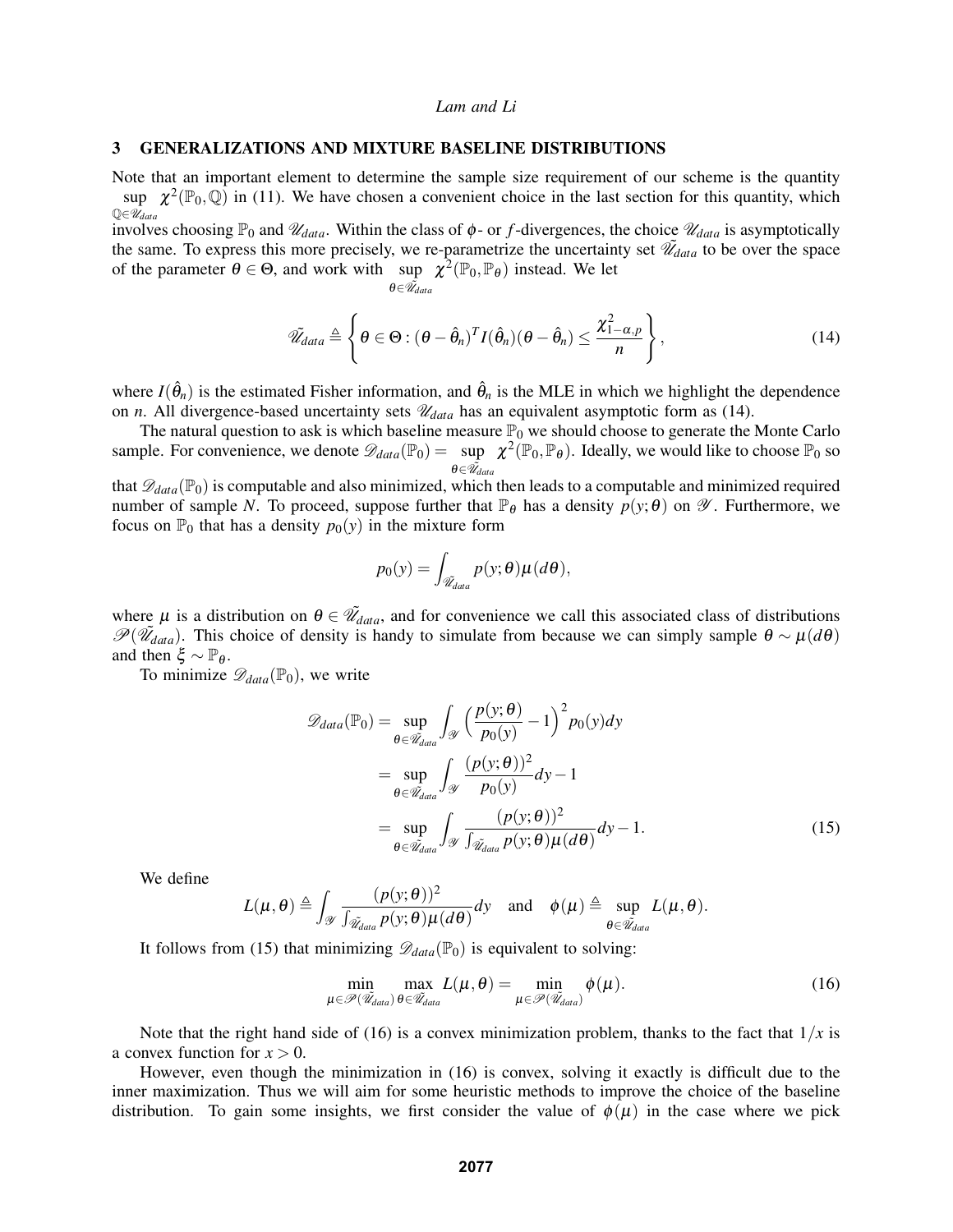$\mu = \delta_{\hat{\theta}_n} \in \mathscr{P}(\tilde{\mathscr{U}}_{data})$ , the point mass at the MLE estimator at  $\delta_{\hat{\theta}_n}$ , so that  $\mathbb{P}_0 = \mathbb{P}_{\hat{\theta}_n}$ . Now we want to see if we can find some other  $\mu \in \mathcal{P}(\tilde{\mathcal{U}}_{data})$  with a smaller value of  $\phi(\mu)$ . In this way, even if we cannot exactly solve (16), we can still decrease the value of  $\mathscr{D}_{data}(\mathbb{P}_0)$ . Here, we propose a mixture  $\mu_{prop}(d\theta) \in \mathscr{P}(\tilde{\mathscr{U}}_{data})$ on the boundary of  $\tilde{\mathcal{U}}_{data}$  that is easy to simulate and shows promising practical performance. Specifically, we define the support of measure  $\mu_{prop}(d\theta)$  to be

$$
\Theta(\hat{\theta}_n) = \{ \theta \in \tilde{\mathscr{U}}_{data} : (\theta - \hat{\theta}_n)^T I(\hat{\theta}_n) (\theta - \hat{\theta}_n) = \frac{\chi^2_{1-\alpha,p}}{n} \}.
$$

Now, to sample  $\theta \sim \mu_{prop}(d\theta)$ , we first sample a random vector  $\eta \in \mathbb{R}^p$  uniformly on the surface of the *p* dimension ball with radius  $\sqrt{\frac{\chi^2_{1-\alpha,p}}{n}}$ . In particular, this can be achieved by sampling from *p* number of independent standard normal variables and scale them to have  $\sqrt{\frac{\chi^2_{1-\alpha,p}}{n}}$  unit of length (see Muller (1959)). Then, we set  $\theta = \hat{\theta}_n + (I(\hat{\theta}_n))^{-1/2}\eta$ . In other words, we have chosen  $\mu_{prop}$  such that if  $\theta \sim \mu_{prop}(d\theta)$ , then  $(I(\hat{\theta}_n))^{1/2}$  ( $\theta - \hat{\theta}_n$ ) is uniformly distributed on the surface of the *p*-dimensional ball with radius  $\sqrt{\frac{\chi^2_{1-\alpha,p}}{n}}$ . We want to simplify problem (16) by finding  $0 < t < 1$  that minimizes

$$
\phi(t) = \phi((1-t)\delta_{\hat{\theta}_n} + t\mu_{prop}),
$$

using line search or the bisection method. In the case where we have checked  $\phi(1) < \phi(0)$ , we are certain to make improvement over using  $\mu$  as the point mass at  $\hat{\theta}_n$ .

In general, if we cannot directly compute  $p_0(y) = \int_{\tilde{\mathcal{U}}_{data}} p(y; \theta) \mu_{prop}(d\theta)$  and solve for  $\phi(\mu_{prop})$ , an alternate is to use Monte Carlo samples of  $\{\theta_i\}_{i\leq S}$  and approximate  $\hat{p}_{0S}(y) = \sum_{i=1}^{S} p(y, \theta_i)/N =$  $\int_{\tilde{\mathcal{U}}_{data}} p(y; \theta) \mu_{emprical}(d\theta)$ , where  $\mu_{empirical}$  is the empirical distribution of these  $\theta_i$ 's. Then we try to calculate  $\phi((1-t)\delta_{\hat{\theta}_n}+t\mu_{empirical})$  for different  $0 < t < 1$  to see if there is improvement.

### 4 NUMERICAL EXPERIMENTS

We present some numerical examples to illustrate the performance of our method. We first focus on the computational costs for different level of accuracy  $\varepsilon$  and dimension *d*. Next, we compare with the result from standard SG. Finally, we demonstrate how choosing an effective baseline distribution  $\mathbb{P}_0$  can reduce the required sample size and decrease the computational cost.

We will perform experiments on multivariate Gaussian random variables and exponential random variables on single linear chance constrained programs (CCP) and joint linear CCP.

- For every experiment in each problem, we obtain an optimal solution  $\hat{x}$  by solving SG, and evaluate the violation probability  $V(\hat{x}, \hat{P})$  under the true probability measure  $\mathbb{P}_{\theta_0}$  (where  $\theta_0$  denotes the true parameter value) either through exact calculation by CDF or numerical expeiments of 10000 times. Then we calculate the value  $\hat{\epsilon}$  as the average of violation probability  $V(\hat{x}, \mathbb{P})$  across 1000 cases. In addition, we compute the 95th quantile of the violation probability and also the avarage of objective value as "Ave.Obj.Val" in these 1000 cases.
- In all examples we consider  $\alpha = 0.05$  and  $\beta = 0.05$  for convenience and alternate between different values of ε and *d*.
- For each  $\varepsilon$  and  $d$ , we let  $N_{ext}$  to be the sample size we need if we can sample from  $\mathbb P$  directly, and *Namb* be the Monte Carlo size using our method given the data size *n*. This number varies under different choices of baseline measure  $\mathbb{P}_0$ . Note that we must have  $n < N_{ext} < N_{amb}$ .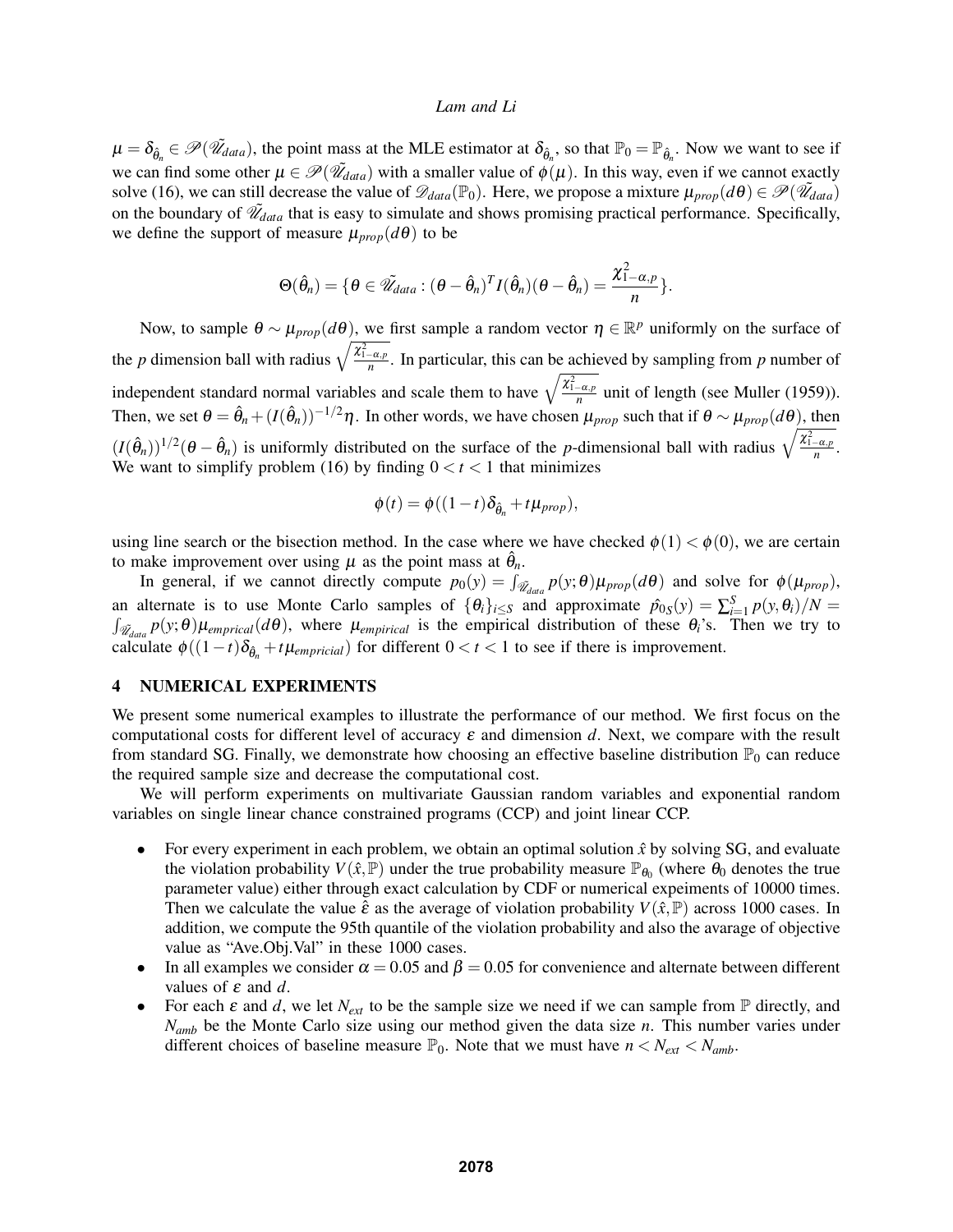#### 4.1 Single Linear Chance Constraints

We consider a single linear CCP

$$
\min_{x \in \mathcal{X} \subseteq \mathbb{R}^d} c^T x,
$$
\n
$$
\text{subject to } \mathbb{P}((a+\xi)^T x \le b) \ge 1-\varepsilon,
$$

where  $x \in \mathbb{R}^d$  is the decision variable,  $a, c \in \mathbb{R}^d$  and  $b \in \mathbb{R}$  are constants. The random vector  $\xi \in \mathbb{R}^d$  follows  $\mathcal{N}(\vartheta, I_d)$  for some unknown  $\vartheta$ . We suitably choose the parameters so that our problem is always feasible. The true underlying measure has  $\vartheta = 0$ . We choose a baseline measure  $\mathbb{P}_0$  using  $\hat{\vartheta}_n$ , the MLE estimator. The  $\chi^2$ -distance in  $\mathcal{U}_{data}$  can be explicitly computed in this case. For different levels of  $\varepsilon$  and  $d$ , we compute  $N_{ext}$  and set  $n < N$ . Then we compare the values of  $N_{ext}$  and  $N_{amb}$  to gain insight on the difference of the computational cost in our method with that of the standard SG. Finally, we report "Ave.Obj.Val" and  $\hat{\epsilon}$  and its 95% quantiles  $Q_{95}$  from 1000 experiments. Table 1 shows our results.

|               | Different levels of $\varepsilon$ and d |                            |                            |                            |                             |                             |  |
|---------------|-----------------------------------------|----------------------------|----------------------------|----------------------------|-----------------------------|-----------------------------|--|
|               | $\varepsilon = 0.1$<br>$d=5$            | $\epsilon = 0.1$<br>$d=10$ | $\epsilon = 0.1$<br>$d=20$ | $\epsilon = 0.05$<br>$d=5$ | $\epsilon = 0.05$<br>$d=10$ | $\epsilon = 0.05$<br>$d=20$ |  |
| n             | 60                                      | 100                        | 180                        | 100                        | <b>200</b>                  | 300                         |  |
| $N_{ext}$     | 89                                      | 154                        | 275                        | 181                        | 311                         | 554                         |  |
| $N_{amb}$     | 342                                     | 585                        | 1010                       | 748                        | 1144                        | 2209                        |  |
| Ave. Obj. Val | 0.8086                                  | 0.8686                     | 0.9054                     | 0.8037                     | 0.8566                      | 0.8944                      |  |
| Ê             | 0.0094                                  | 0.0191                     | 0.0221                     | 0.0071                     | 0.0091                      | 0.0097                      |  |
| $Q_{95}$      | 0.0203                                  | 0.0341                     | 0.0333                     | 0.0137                     | 0.0149                      | 0.0145                      |  |

Table 1: A Single Linear CCP for Gaussian with unknown mean.

Note that the data size is not enough to support a standard SG in all our considered settings. For comparison, we show the Monte Carlo *Namb* needed in our method, which are quite big compared to *Next*, though one should keep in mind that the Monte Carlo samples are easy to generate. As we can see, the  $\hat{\varepsilon}$ from our method are all below the tolerance level, exhibiting the validity of our method.

Next, we explore the case where ξ ~ *exp*(λ) with some unknown λ. We set the true underlying measure P to have  $\lambda = 1$  and we choose the baseline measure  $\mathbb{P}_0$  to use  $\hat{\lambda}_n$ , the MLE estimator. We consider the case where  $\varepsilon = 0.01$ ,  $d = 1$  and summarize the results in Table 2. Again, the  $\hat{\varepsilon}$  we obtain is well below the tolerance level.

Table 2: A Single Linear CCP for Exponential with unknown mean.

|       |     | $N_{exact}$ | $N_{amb}$ | Ave. Obj. Val |         | Z95    |
|-------|-----|-------------|-----------|---------------|---------|--------|
| Value | 100 | 299         | 1761      | 0.3644        | 0.00036 | 0.0014 |

Finally, we consider the case where  $\xi \in \mathcal{N}(\vartheta, \Sigma)$  with both parameters unknown. In such cases, we use the Wilks' theorem and construct a joint confidence region for both  $\vartheta$  and  $\Sigma$  based on the  $\chi^2$ -distribution (Greene 2008; Arnold and Shavelle 1998). Specifically, We show the results for  $d = 1$ ,  $\varepsilon = 0.01$  for demonstration. We set the true underlying measure  $\mathbb P$  to have  $\vartheta = 0$ ,  $\sigma^2 = 1$  and we choose the baseline measure  $\mathbb{P}_0$  to use  $(\hat{\vartheta}_n, \hat{\sigma}_n)$ , the MLE estimator. We summarize the results in Table 3, which show similar patterns as the previous cases.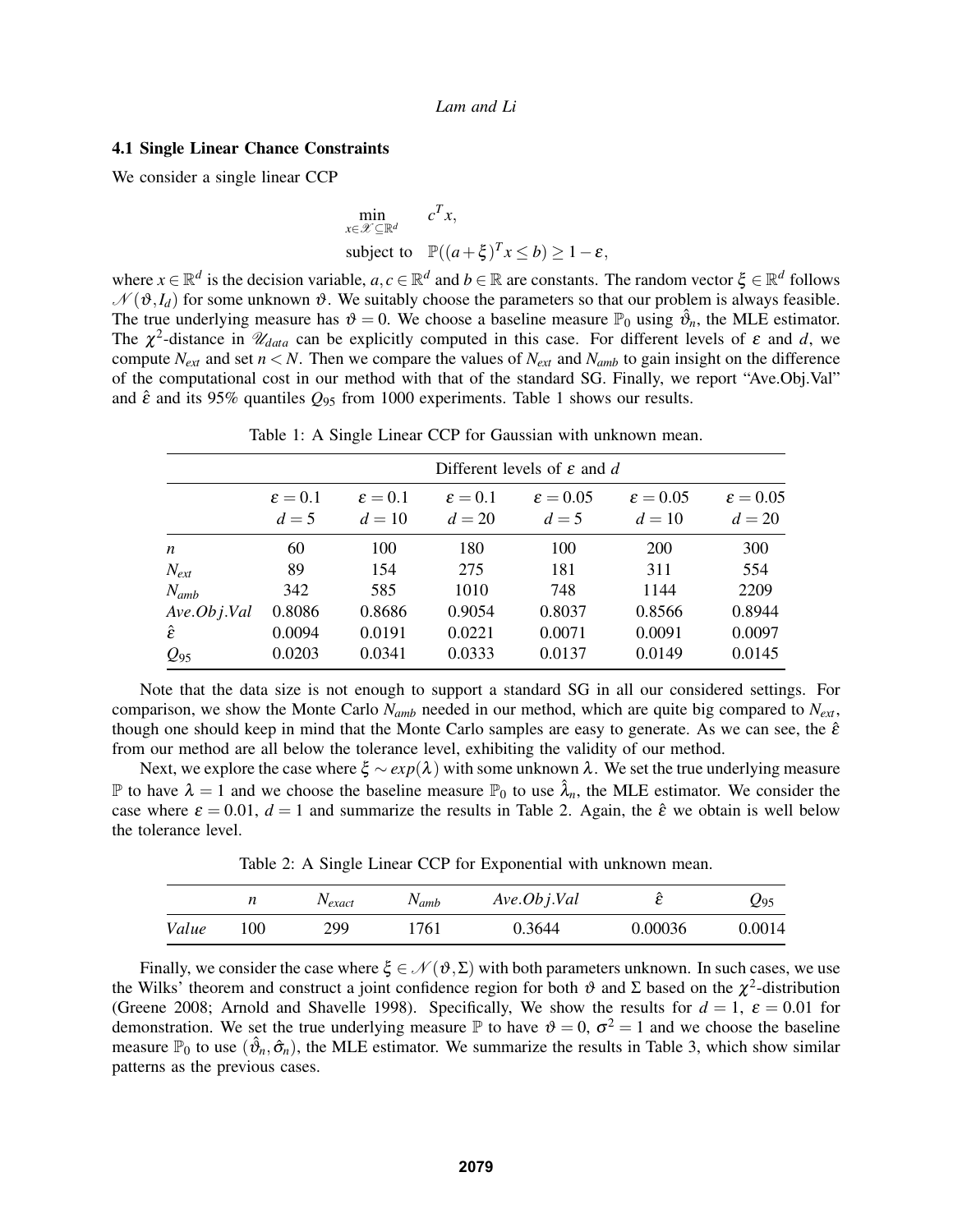Table 3: A Single Linear CCP for Gaussian with unknown mean and unknown variance.

|       |     | $1$ <sup>V</sup> exact | $\mathbf{v}_{amb}$ | Ave. Obj. Val |            | Ψ95    |
|-------|-----|------------------------|--------------------|---------------|------------|--------|
| Value | 200 | 299                    | '426               | 0.5207        | $0.0011\,$ | 0.0044 |

#### 4.2 Joint Linear Chance Constraints

We consider a joint linear CCP

min *x*∈X ⊆R*<sup>d</sup>*  $c^T x$ , subject to  $\mathbb{P}((A+\xi)^{T}x \leq b) \geq 1-\varepsilon$ ,

where  $x \in \mathbb{R}^d$  is the decision variable and  $c \in \mathbb{R}^d$ ,  $b \in \mathbb{R}^l$  and  $A \in \mathbb{R}^{d \times l}$  are constants. The random vector  $\zeta \in \mathbb{R}^{d \times l}$  satisfies  $\text{vec}(\xi) \sim \mathcal{N}(0, \Sigma)$  where  $\Sigma \in \mathbb{R}^{d \times d}$  is some non-identity positive definite matrix. Again, we suitably choose the parameters so that our problem is always feasible. Also, we choose different values of  $d, l$  and  $\varepsilon$  to demonstrate the results. We summarize the results in Table 4.

|               | Different levels of d, l and $\varepsilon$                                        |        |        |            |  |  |  |
|---------------|-----------------------------------------------------------------------------------|--------|--------|------------|--|--|--|
|               | $\varepsilon = 0.05$<br>$\epsilon = 0.05$<br>$\epsilon = 0.1$<br>$\epsilon = 0.1$ |        |        |            |  |  |  |
|               | $d=5$                                                                             | $d=10$ | $d=5$  | $d=10$     |  |  |  |
|               | $l=10$                                                                            | $d=15$ | $l=10$ | $l = 15$   |  |  |  |
| n             | 60                                                                                | 100    | 100    | <b>200</b> |  |  |  |
| $N_{ext}$     | 89                                                                                | 154    | 181    | 311        |  |  |  |
| $N_{amb}$     | 342                                                                               | 585    | 748    | 1144       |  |  |  |
| Ave. Obj. Val | 0.6388                                                                            | 0.6563 | 0.6387 | 0.6669     |  |  |  |
| Ê             | 0.0017                                                                            | 0.0024 | 0.0017 | 0.0044     |  |  |  |
| $Q_{95}$      | 0.0041                                                                            | 0.0052 | 0.0037 | 0.0091     |  |  |  |

Table 4: A Joint Linear CCP.

In this joint CCP case, the number of samples  $N_{amb}$  can grow quickly when  $\varepsilon$  decreases. Our  $\hat{\varepsilon}$  are still well below the tolerance level, thus showing the validity of our approach. However, to reduce the computational costs, we should consider choosing a more efficient  $\mathbb{P}_0$ . We will address this question in the following subsection.

### 4.3 Different Choices of the Baseline Distribution

We investigate different choices of  $\mathbb{P}_0$ , motivated from results in the last subsection that using  $\mathbb{P}_0$  at the MLE estimator  $\hat{\theta}_n$  may lead to a large  $N_{amb}$ . For demonstration, we consider the case where the parametric family is Gaussian with unknown mean and unit variance. We propose different choices of the mixture distribution  $\mu(d\theta)$ , compute  $p_0(y) = \int_{\tilde{\mathcal{U}}_{data}} p(y; \theta) \mu d\theta$  and solve directly for  $\mathcal{D}_{data}(\mathbb{P}_0)$  to compute  $\delta$  and *N<sub>amb</sub>*. Note that, in the case  $\xi \sim \mathcal{N}(\vartheta, 1)$  and  $\alpha = 0.05$ , the uncertainty set  $\widetilde{\mathcal{U}}_{data}$  is simply the interval  $\big[\hat{\vartheta}_n - \frac{1.96}{\sqrt{n}}, \hat{\vartheta}_n + \frac{1.96}{\sqrt{n}}\big].$ 

We compare 4 types of mixture on  $\tilde{\mathcal{U}}_{data}$ . We denote  $\mu_1$  to be the point mass  $\delta_{\hat{\theta}_n}$ ,  $\mu_2$  to be the mixture of two equal point mass at the two points that split the interval  $\tilde{\mathcal{U}}_{data}$  into three equal-distance pieces. Then, we set  $\mu_3$  to be the uniform distribution on the entire interval  $\tilde{\mathscr{U}}_{data}$ . Finally,  $\mu_{prop}$  is the uniform distribution on the boundary of  $\tilde{\mathcal{U}}_{data}$ , which is just two equal point masses at two end points. We set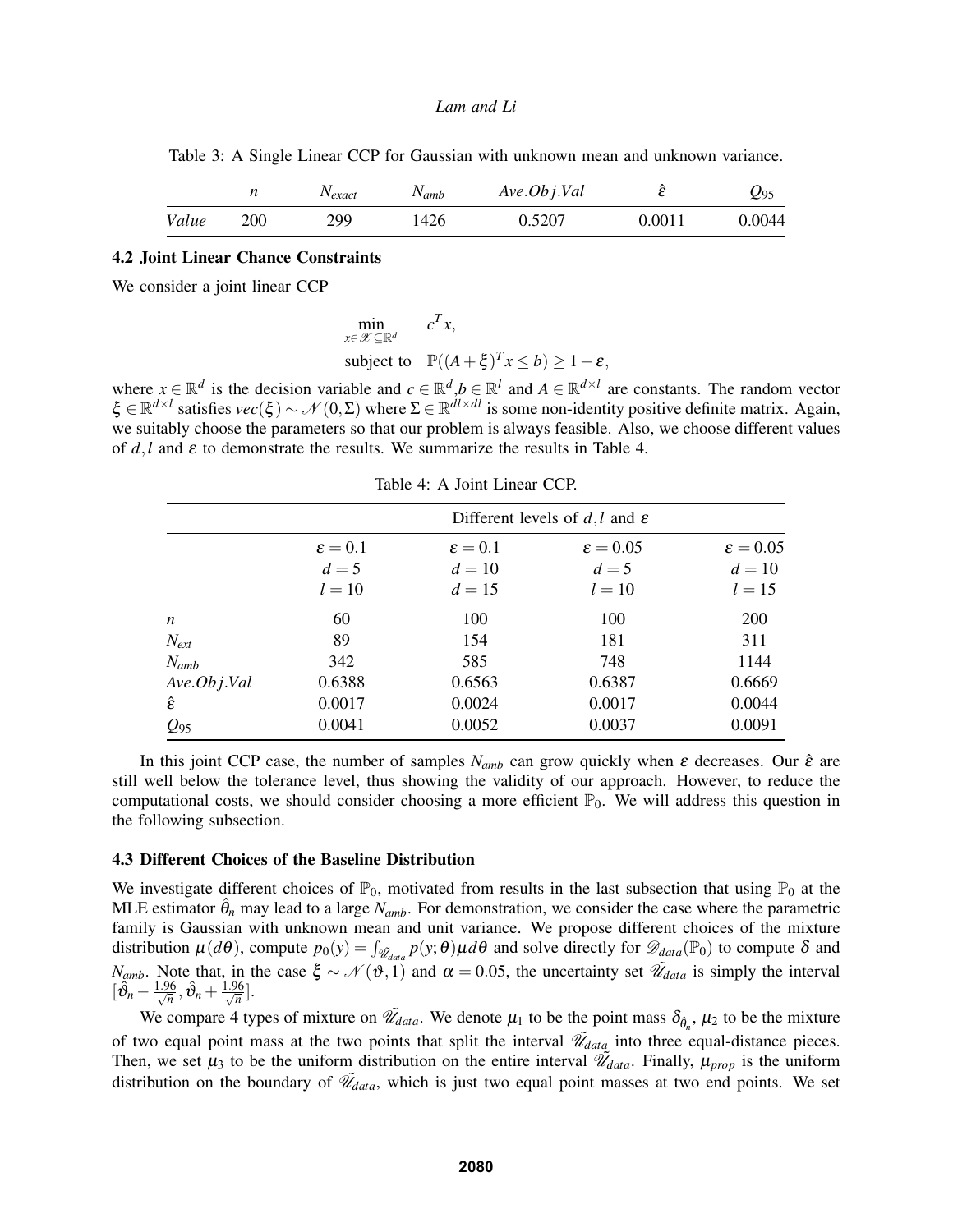$\varepsilon = 0.05$ . We summarize the results in Table 5. As, we can see, in this example,  $\mu_{prop}$  has the best performance as it gives the lowest number of required Monte Carlo samples.

|                           | $\mathscr{D}_{data}(\mathbb{P}_0)$ | Ò      | $N_{amb}$ |
|---------------------------|------------------------------------|--------|-----------|
| $\delta_{\hat{\theta}_n}$ | 0.46837                            | 0.0153 | 195       |
| $\mu_2$                   | 0.42611                            | 0.0164 | 182       |
| $\mu_3$                   | 0.36702                            | 0.0182 | 164       |
| $\mu_{prop}$              | 0.28765                            | 0.0215 | 138       |

Table 5: A Comparison among four choices of  $\mathbb{P}_0$  for single CCP.

We also demonstrate the case of multivariate Gaussian with unknown mean. In this case, we can still explicitly compute the  $p_0(y)$  under  $\mu_{prop}$  using the hypergeometric function defined in Nath (1951). We show the comparisons in Table 6. We again set  $\varepsilon = 0.05$ ,  $d = 2$  and  $n = 80$ . In this case  $N_{ext} = 93$ . Our choice of  $\mu_{prop}$  gives a much smaller  $N_{amb}$  than using  $\mu$  set as the point mass at  $\hat{\theta}_n$ . Moreover, the small value of  $\hat{\epsilon}$  shows that our solution statistically satisfies feasibility for the CCP, which demonstrates that this choice of  $\mu_{prop}$  is valid for our method.

Table 6: A Comparison among two choices of  $\mathbb{P}_0$  for joint CCP.

|                      | $\mathscr{D}_{data}(\mathbb{P}_0)$ |        | $N_{amb}$ | Ave.Obj.Val | ĉ<br>ັ | 295    |
|----------------------|------------------------------------|--------|-----------|-------------|--------|--------|
| $o_{\hat{\theta}_n}$ | 0.0155                             | 0.0153 | 305       | 0.9126      | 0.0016 | 0.0080 |
| $\mu_{prop}$         | 0.00543                            | 0.0360 | 130       | 0.9211      | 0.0153 | 0.0402 |

#### ACKNOWLEDGMENTS

We gratefully acknowledge support from the National Science Foundation under grants CMMI-1542020 and CAREER CMMI-1653339/1834710.

#### REFERENCES

- Arnold, B. C., and R. M. Shavelle. 1998. "Joint Confidence Sets for the Mean and Variance of a Normal Distribution". *The American Statistician* 52(2):133–140.
- Ben-Tal, A., and A. Nemirovski. 2000. "Robust solutions of Linear Programming problems contaminated with uncertain data". *Mathematical Programming* 88(3):411–424.
- Blanchet, J., and Y. Kang. 2016. "Sample Out-Of-Sample Inference based on Wasserstein Distance". *arXiv preprint arXiv:1605.01340*.
- Calafiore, G. C. 2017. " Repetitive Scenario Design". *IEEE Transactions on Automatic Control* 62(3):1125– 1137.
- Calafiore, G. C., F. Dabbene, and R. Tempo. 2011. " Research on Probabilistic Methods for Control System Design". *Automatica* 47(7):1279–1293.
- Campi, M. C., and A. Carè. 2013. "Random Convex Programs with L<sub>1</sub>-Regularization: Sparsity and Generalization". *SIAM Journal on Control and Optimization* 51(5):3532–3557.
- Campi, M. C., and S. Garatti. 2008. "The Exact Feasibility of Randomized Solutions of Uncertain Convex Programs". *SIAM Journal on Optimization* 19(3):1211–1230.
- Campi, M. C., and S. Garatti. 2018. "Wait-and-Judge Scenario Optimization". *Mathematical Programming* 167(1):155–189.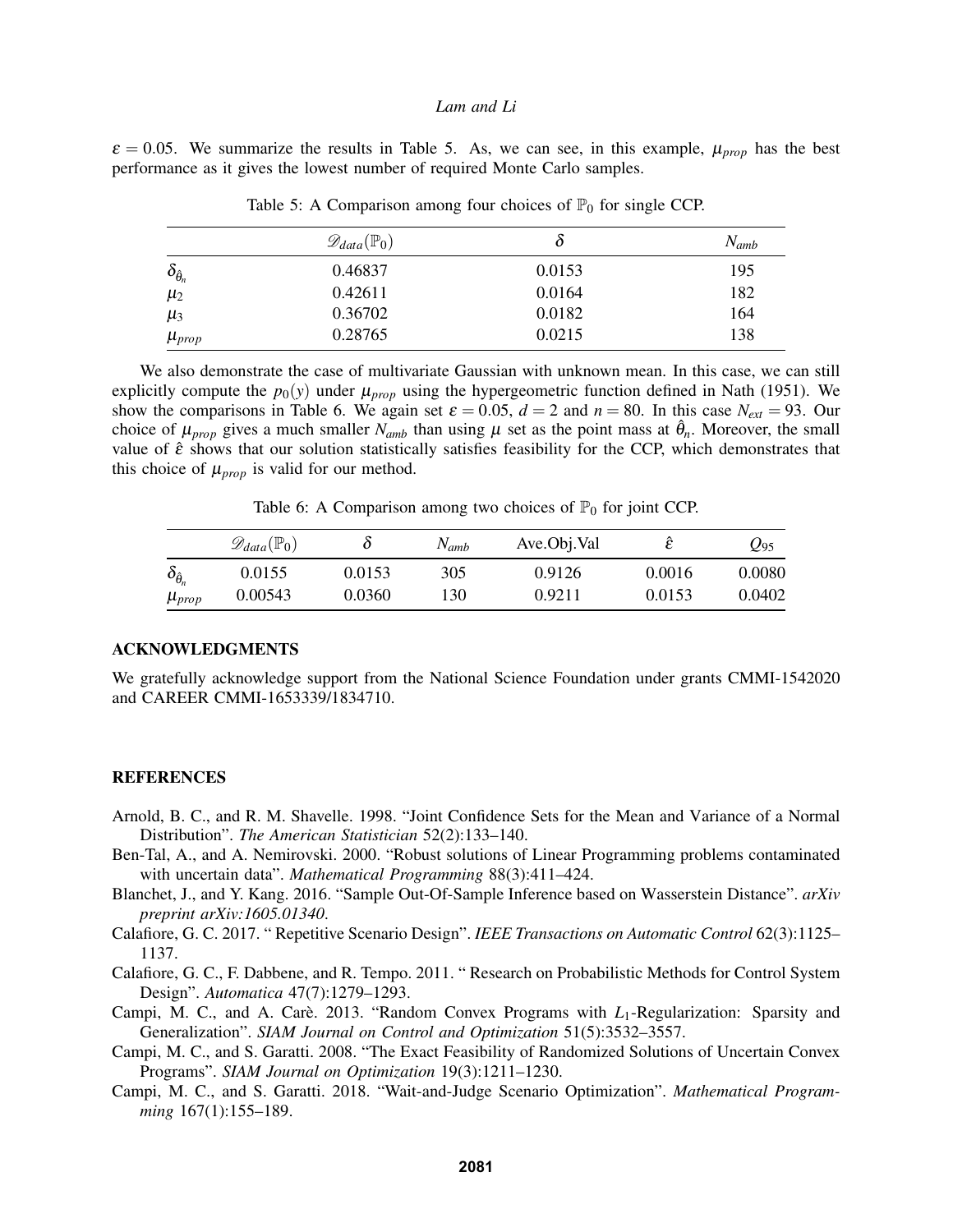- Care, A., S. Garatti, and M. C. Campi. 2014. "FAST–Fast Algorithm for the Scenario Technique". ` *Operations Research* 62(3):662–671.
- Chamanbaz, M., F. Dabbene, R. Tempo, V. Venkataramanan, and Q.-G.Wang. 2016. "Sequential Randomized Algorithms for Convex Optimization in the Presence of Uncertainty". *IEEE Transactions on Automatic Control* 61(9):2565–2571.
- De Farias, D. P., and B. Van Roy. 2004. "On Constraint Sampling in the Linear Programming Approach to Approximate Dynamic Programming". *Mathematics of Operations Research* 29(3):462–478.
- Delage, E., and Y. Ye. 2010. "Distributionally Robust Optimization Under Moment Uncertainty with Application to Data-Driven Problems". *Operations Research* 58(3):595–612.
- Erdoğan, E., and G. Iyengar. 2006. "Ambiguous Chance Constrained Problems and Robust Optimization". *Mathematical Programming* 107(1-2):37–61.
- Esfahani, P. M., and D. Kuhn. 2015. "Data-Driven Distributionally Robust Optimization using theWasserstein Metric: Performance Guarantees and Tractable Reformulations". *Mathematical Programming*:1–52.
- Gao, R., and A. J. Kleywegt. 2016. "Distributionally Robust Stochastic Optimization with Wasserstein Distance". *arXiv preprint arXiv:1604.02199*.
- Ghosh, S., and H. Lam. 2018. "Robust Analysis in Stochastic Simulation: Computation and Performance Guarantees". *To appear in Operations Research, available as arxiv preprint at arXiv:1507.05609*.
- Glasserman, P., and X. Xu. 2014. "Robust Risk Measurement and Model Risk". *Quantitative Finance* 14(1):29–58.
- Greene, W. 2008. *Econometric Analysis*. 6th ed. Upper Saddle River, New Jersey: Pearson/Prentice Hall.
- Hanasusanto, G. A., V. Roitch, D. Kuhn, and W. Wiesemann. 2015. "A Distributionally Robust Perspective on Uncertainty Quantification and Chance Constrained Programming". *Mathematical Programming* 151(1):35–62.
- Hanasusanto, G. A., V. Roitch, D. Kuhn, and W. Wiesemann. 2017. "Ambiguous Joint Chance Constraints under Mean and Dispersion Information". *Operations Research* 65(3):751–767.
- Hong, L. J., J. Luo, and B. L. Nelson. 2015. "Chance Constrained Selection of the Best". *INFORMS Journal on Computing* 27(2):317–334.
- Hu, Z., J. Cao, and L. J. Hong. 2012. "Robust Simulation of Global Warming Policies using the DICE Model". *Management Science* 58(12):2190–2206.
- Hu, Z., and L. J. Hong. 2015. "Robust Simulation of Stochastic Systems with Input Uncertainties Modeled by Statistical Divergences". In *Proceedings of the 2015 Winter Simulation Conference*, edited by L. Yilmaz et al., 643–654. Piscataway, New Jersey: IEEE.
- Jiang, R., and Y. Guan. 2016. "Data-Driven Chance Constrained Stochastic Program". *Mathematical Programming* 158(1-2):291–327.
- Korostelev, A. P., and O. Korosteleva. 2011. *Mathematical Statistics: Asymptotic Minimax Theory*. Providence, Rhode Island: American Mathematical Society.
- Lam, H. 2016. "Robust Sensitivity Analysis for Stochastic Systems". *Mathematics of Operations Research* 41(4):1248–1275.
- Lam, H. 2018. "Sensitivity to Serial Dependency of Input Processes: A Robust Approach". *Management Science* 64(3):1311–1327.
- Lejeune, M. A., and A. Ruszczynski. 2007. "An Efficient Trajectory Method for Probabilistic Production-Inventory-Distribution Problems". *Operations Research* 55(2):378–394.
- Li, B., R. Jiang, and J. L. Mathieu. "Ambiguous Risk Constraints with Moment and Unimodality Information". *Mathematical Programming*:1–42.
- Lim, A. E., J. G. Shanthikumar, and Z. M. Shen. 2006. "Model Uncertainty, Robust Optimization, and Learning". In *Tutorials in Operations Research: Models, Methods, and Applications for Innovative Decision Making*, edited by M. P. Johnson et al., 66–94. Catonsville, Maryland: INFORMS.